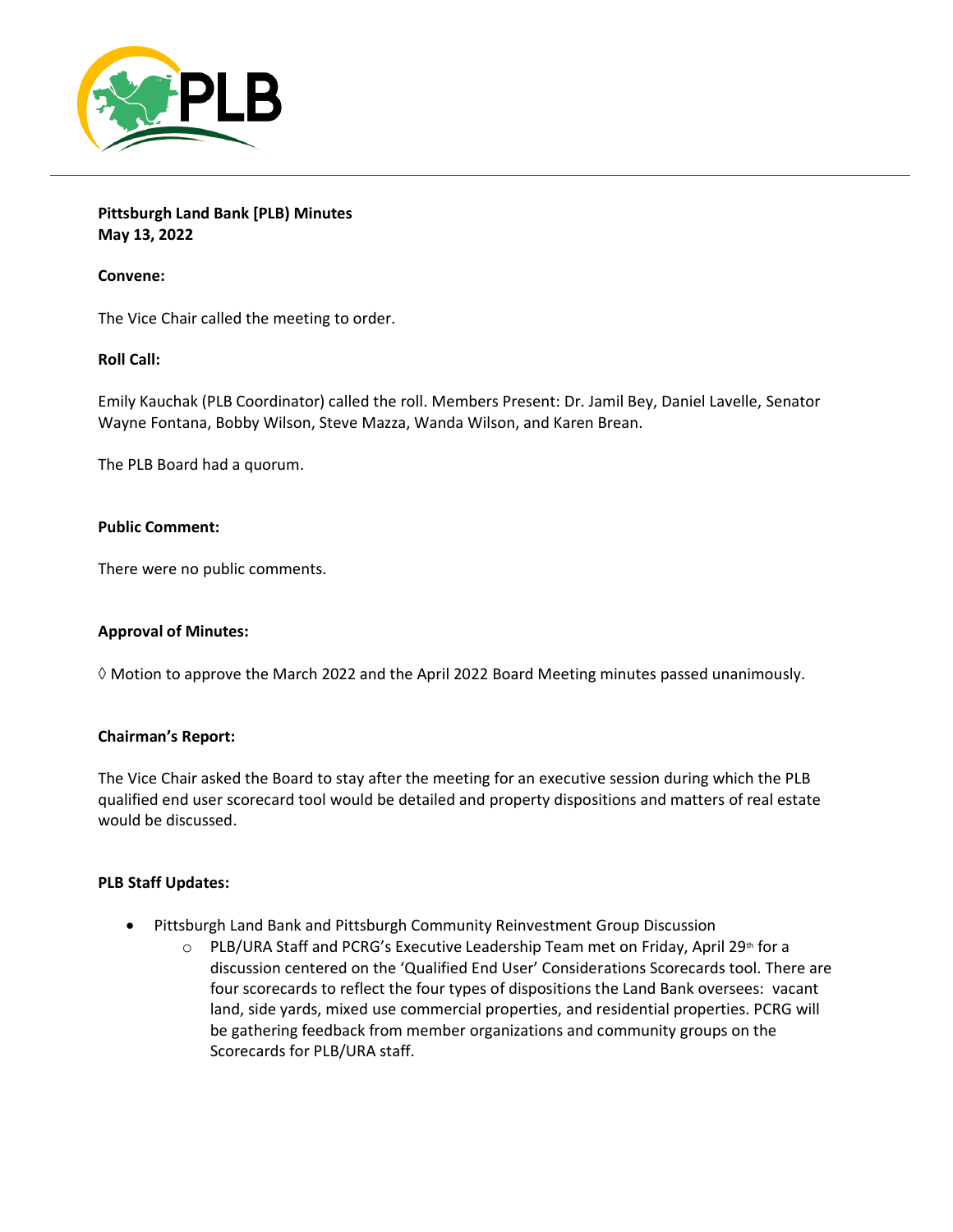- o As a reminder, PCRG's Twelfth Annual Community Development Summit, [Re]Defining Equity, Equality, and Justice in Community Development will take place May  $16<sup>th</sup>$  and 17th .
- Pittsburgh Property Reserve (PPR) and GRB Law Agreement
	- $\circ$  Land Bank staff, in consultation with City Law, are prioritizing completing the Tri-Party Cooperation Agreement Amendment to allow for transfers of City properties to the Land Bank. Once the Tri-Party agreement is completed, the City will convey Hazelwood Initiatives Flowers Avenue properties to the Land Bank. The Land Bank will then initiate the Quiet Title process. The City has filed petitions to Quiet Title on ten (10) more PPR properties. There are currently twenty-two (22) petitions filed to date, with more forthcoming.
- Tri-Party Cooperation Agreement
	- $\circ$  The Tri-Party Cooperation Agreement articulates a process for transferring properties between the PLB, URA, and the City of Pittsburgh. The PLB is currently working with the City on terms for property transfers from the City to the PLB. The City has reviewed this agreement and responded to the amendment to the original Tri-Party agreement. PLB/URA staff will be reviewing comments and responding accordingly.
- Authorization of Proposed Revision in PLB Policies and Procedures
	- o The Pittsburgh Land Bank Board of Directors will vote to adopt a Pol Pro revision to allow for a non-competitive disposition process for individuals and community groups in the City of Pittsburgh.
	- $\circ$  Among the proposed edits are guidelines that allow for a Non-Competitive Disposition under the following proposed end uses:
		- Side Yards
		- Green Space
		- Affordable/Mixed Income or Workforce Housing
		- Development Assemblages where applicant owns a significant portion of the development site
		- Properties in the PPR
		- Community-based Facilities
		- **■** If there is an approved vote by two-thirds of the entire Board of Directors

Director Wilson questioned why number 7, "If there is an approved vote by 2/3 of the entire Board of Directors" was included and why not just allow competition to occur.

# After discussion,

 $\Diamond$  Motion to approve revision in Pittsburgh Land Bank Policies and Procedures: To adopt a Pol Pro revision to allow for a non-competitive disposition process for individuals and community groups in the City of Pittsburgh. The following conditions may qualify for directed sale: side yards, green space, affordable/mixed income or workforce housing, development assemblages where applicant owns a significant portion of the development site, properties in the Pittsburgh Property Reserve, communitybased facilities, and a sale approved by 2/3 majority vote of the entire Board of Directors, **[Councilman Wilson/Mazza]** passed with no opposing vote.